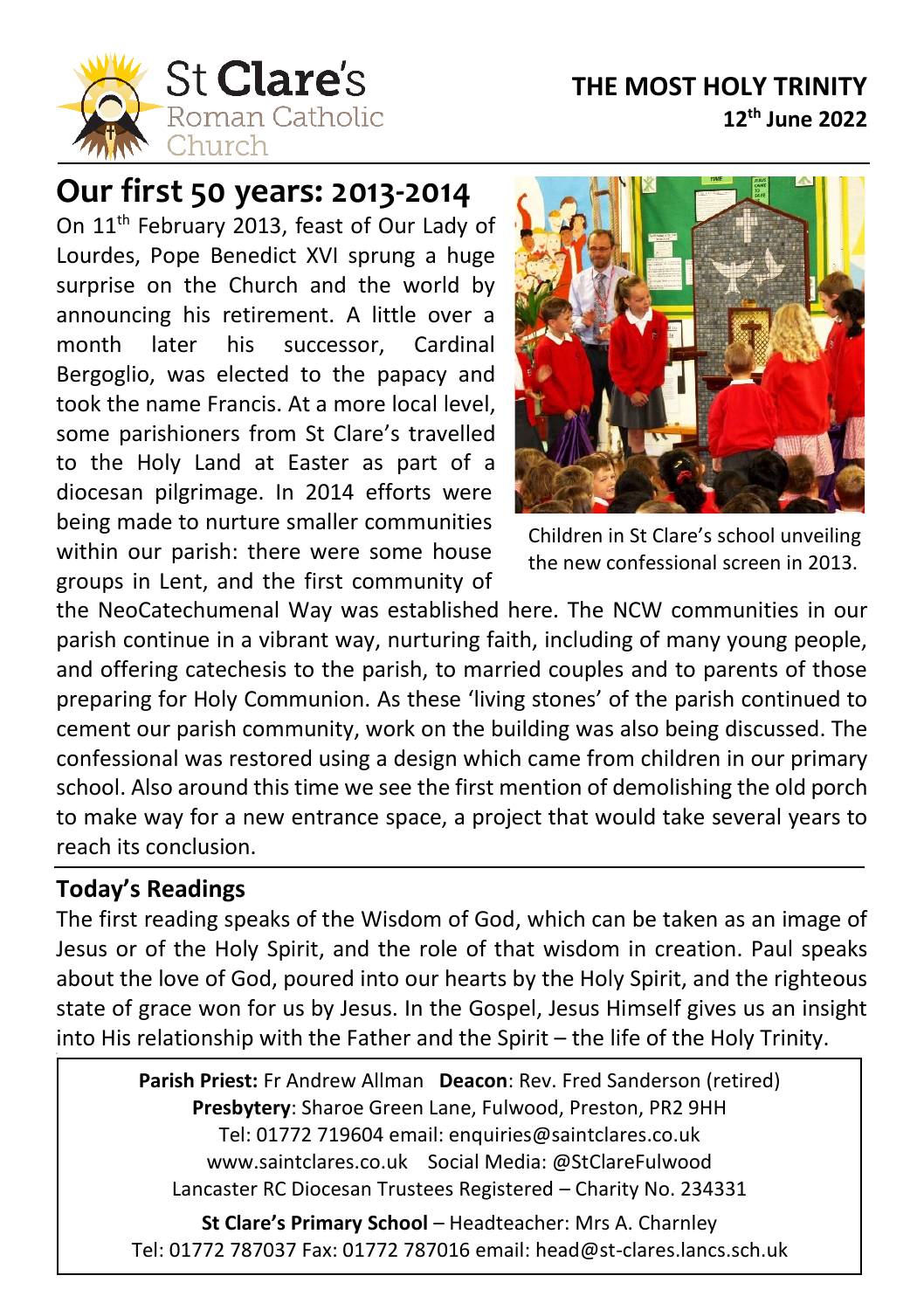# **MASSES THIS WEEK – Mass book page 81**

#### **Office: psalter week 3; Sundays: year C; Weekdays: year II, week 11**

The first Mass each day is livestreamed and will be available for viewing later in the day on our YouTube channel[: https://www.youtube.com/user/StClaresChurch](https://www.youtube.com/user/StClaresChurch)

| Date        | <b>Time</b> | <b>Occasion</b>                             | <b>Intention/Details</b> |  |
|-------------|-------------|---------------------------------------------|--------------------------|--|
| Saturday    | 6pm (vigil) | THE MOST HOLY                               | Anne Booth RIP           |  |
| Sunday 12th | 9:30am      | <b>TRINITY</b>                              | People of the Parish     |  |
|             | 6pm         |                                             | Lyndon Cole RIP          |  |
| Monday      | 9:15am      | St Anthony of Padua                         | Special Intention (SC)   |  |
| Tuesday     | 7pm         |                                             | <b>Bob Snape RIP</b>     |  |
| Wednesday   | 9:15am      |                                             | Pat Boyd RIP             |  |
| Thursday    | 7pm         |                                             | Ints Sue Lawrenson CSU   |  |
| Friday      | 12noon      |                                             | James Neary RIP          |  |
| Saturday    | 10am        |                                             | Alan Little RIP          |  |
|             | 6pm (vigil) | Baby Martha McLoughlin RIP<br>THE MOST HOLY |                          |  |
| Sunday 19th | 9:30am      | <b>BODY AND BLOOD</b>                       | People of the Parish     |  |
|             | 6pm         | <b>OF CHRIST</b>                            | Lil Abram RIP            |  |

**LATELY DEAD:** Please pray for **Damian Williams** and all who have died recently.

**SACRAMENT OF RECONCILIATION:** Saturdays 11am-12noon and on request.

**ADORATION OF THE BLESSED SACRAMENT:** Monday-Friday 5pm-6pm, Saturday 11am-12noon. The church is usually open during the day for private prayer.

**ROSARY:** After 9:15am Mass and before 12noon Mass on Fridays.

**ANNIVERSARIES:** Joseph Walton, Lillian Wilkinson, Richard Anderton, Mary Agnes Butler, John Hannan, Helen McDonnell, Wilfred Barker, Isabella Cebrero, Ian Gardner, Baby Lily Reynolds, Christine Lowe, James Neary, Irena Iaverdino, Ella Smith.

**POPE'S PRAYER INTENTIONS FOR JUNE:** We pray for Christian families around the world; may they embody and experience unconditional love and advance in holiness in their daily lives.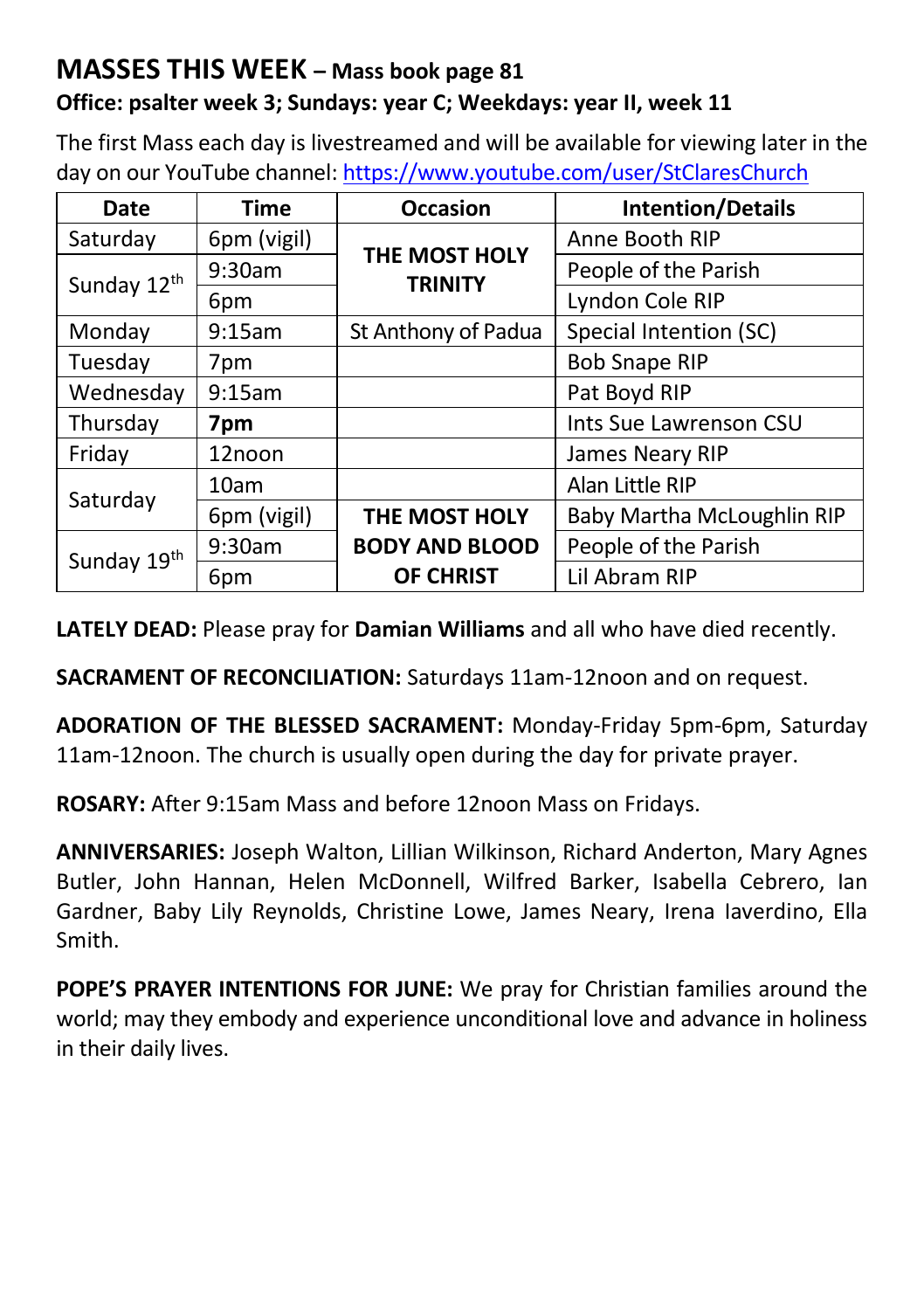**SUE LAWRENSON CSU:** Sue will make her final vows as a member of the Company of St Ursula this Thursday (16<sup>th</sup> June) at 7pm, followed by a gathering in the hall. All are welcome to come and support Sue and pray for her at this important moment. There will be no morning Mass on that day.

**SUNDAY OBLIGATION:** The Bishops of England and Wales have now restored the obligation to attend Mass on Sundays, lifting the dispensation which was given in March 2020 due to Covid. Please note that watching an online Mass does not fulfil the Sunday obligation for those who are able to attend in person. The full statement can be found at: [https://www.cbcew.org.uk/spring-plenary-2022-resolution](https://www.cbcew.org.uk/spring-plenary-2022-resolution-returning-to-mass-at-pentecost/)[returning-to-mass-at-pentecost/](https://www.cbcew.org.uk/spring-plenary-2022-resolution-returning-to-mass-at-pentecost/)

**INDIAN CAFE:** This Sunday (12th), 10:30am-2pm. A traditional Indian Café experience in aid of our ACN India Parish Centre Project. Indian Chai, Tea/Coffee will be available as well as traditional snacks such as samosas and pakora. A minimum donation of £5/person is suggested. All your donations will be going to the project and all food/drink costs are borne by the volunteers organising the event. So please come along to support our fundraising and to enjoy a taste of Incredible India! To help us assess numbers please sign up in the narthex.

**BLESSED SACRAMENT PROCESSIONS:** Our parish/school procession takes place on Friday 17<sup>th</sup> June at 1:45pm. The deanery procession takes place at St Walburge's on Sunday 19<sup>th</sup> June at 2pm. All are welcome to take part in either or both celebrations.

**DAY OF RENEWAL:** Here at St Clare's on Saturday 25<sup>th</sup> June, beginning with 10am Mass. The day is led by Fr Pat Deegan on the theme "The Good Shepherd."

**FOOD BANK:** Collection next weekend:  $18<sup>th</sup>/19<sup>th</sup>$  June. There is currently urgent need of almost all food supplies due to very high demand. Thank you for your generosity.

**LADYEWELL PILRGIMAGE:** The annual pilgrimage to our local shrine is on Saturday 9<sup>th</sup> July. 11am Mass at St Mary's, then procession and Benediction. All welcome.

**LARK HILL ASSOCIATION:** Any past pupils of Lark Hill Convent School, Preston are invited to come to Cardinal Newman College on Saturday 25th June for a Mass at 2.30pm in the Chapel followed by a get together. This is a chance to meet up with friends and there will be opportunity to explore the College on the Lark Hill site.

**JOBS AT CASTLERIGG:** Vacancies for gap year volunteers and for a Programme Leader - the latter being a 2-year paid post. Anyone interested can contact [jack@castleriggmanor.co.uk](mailto:jack@castleriggmanor.co.uk) or visit <http://castleriggmanor.com/join-the-team/>

**SPECIAL COLLECTION** next Sunday for the Day for Life, to support the Church's work promoting the value of human life at every stage. 2022 theme: 'Care of the Elderly'.

**LAST WEEK:** At Mass: 400 (79/166/110 NCW 45). Collection: £767.28. Thank you for your presence and generosity.